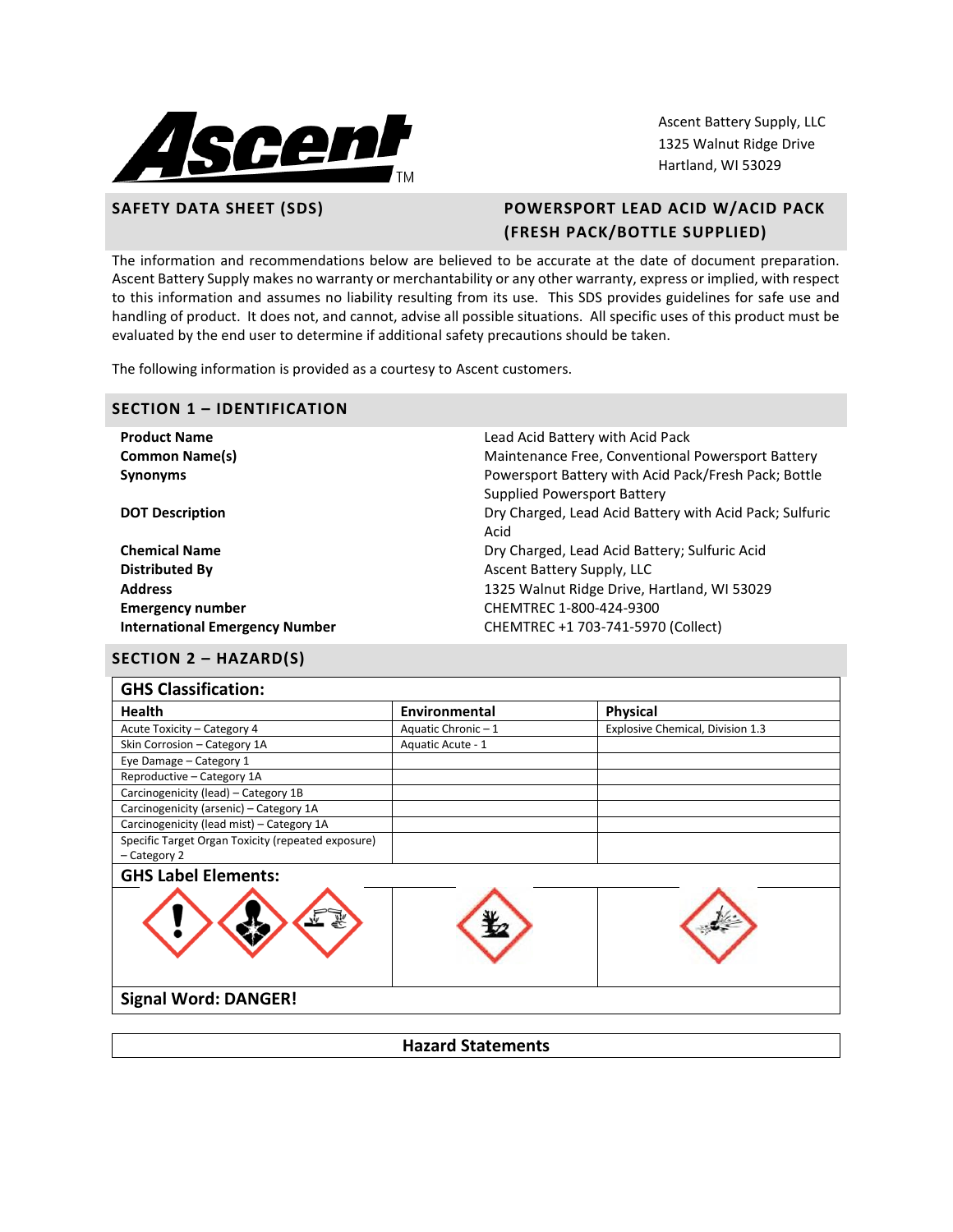| Health                            | <b>Sulfuric Acid:</b><br>Isolated exposure can cause skin irritation, burns, and respiratory<br>discomfort. Can damage cornea and possibly cause blindness in the<br>eye. Chronic exposure can lead to inflammation of nose, throat, and<br>bronchial tubes; may erode tooth enamel. Ingestion may cause<br>severe irritation to the mouth, nose, throat, esophagus, and stomach.<br>Lead and Lead Compounds: |  |  |
|-----------------------------------|---------------------------------------------------------------------------------------------------------------------------------------------------------------------------------------------------------------------------------------------------------------------------------------------------------------------------------------------------------------------------------------------------------------|--|--|
|                                   | Isolated exposure to dust or fumes can cause respiratory and eye<br>irritation. Chronic exposure can cause kidney and nervous system<br>damage; anemia and damage to the reproductive system. Ingestion<br>may cause abdominal pain, nausea, vomiting, diarrhea, and severe<br>cramping.                                                                                                                      |  |  |
| <b>Unusual Fire and Explosion</b> | Hydrogen and oxygen gases are produced in the cells during<br>normal battery operation and may increase fire risk in poorly<br>ventilated areas (hydrogen is flammable and oxygen supports<br>combustion). These gases enter the air through the vent caps. To<br>avoid the chance of fire or explosion, keep sparks and other<br>sources of ignition away from the battery.                                  |  |  |
| <b>Electrical</b>                 | Battery terminals can be short circuited.                                                                                                                                                                                                                                                                                                                                                                     |  |  |
| Symbols                           | C (Corrosive)                                                                                                                                                                                                                                                                                                                                                                                                 |  |  |

# **SECTION 3 – COMPOSITION**

| <b>COMPONENT - Acid Pack</b> | CAS No.   | <b>Percentage %</b> |  |
|------------------------------|-----------|---------------------|--|
| Sulfuric Acid ( $H_2SO_4$ )  | 7664-93-9 | $30 - 45$           |  |
| Water $(H2O)$                | 7732-18-5 | $60 - 70$           |  |

| <b>COMPONENT - Battery</b>  | CAS No.   | Percentage % |  |
|-----------------------------|-----------|--------------|--|
| Lead: Pb                    | 7439-92-1 |              |  |
| PbO <sub>2</sub>            | 1317-36-8 | 57-70        |  |
| PbSO <sub>4</sub>           | 7446-14-2 |              |  |
| Sulfuric Acid               | 7664-93-9 | 20           |  |
| <b>Fiberglass Separator</b> |           |              |  |
| Styron R 478 (Polystyrene)  | 9003-53-6 | $0 - 5$      |  |
| ABS                         | 9003-56-9 | $0 - 7$      |  |

# **SECTION 4 – FIRST AID MEASURES**

## **Sulfuric Acid:**

| Remove from exposure and consult a physician if any<br><b>Inhalation</b><br>acute effects develop. |                                                                                                                                                                                                                                |
|----------------------------------------------------------------------------------------------------|--------------------------------------------------------------------------------------------------------------------------------------------------------------------------------------------------------------------------------|
| <b>Eyes Contact</b>                                                                                | Hold eyelids open and immediately rinse with cool,<br>running water for at least 15 minutes. Seek medical<br>attention after rinsing.                                                                                          |
| <b>Skin Contact</b>                                                                                | Wash thoroughly with soap and water. If acid is splashed<br>on clothing, immediately remove it and discard. If acid is<br>splashed in shoes, remove them immediately and discard.<br>Acid cannot be removed from leather.      |
| Ingestion                                                                                          | DO NOT induce vomiting. See a physician immediately. If<br>patient is conscious, flush mouth with water, have patient<br>drink milk or sodium bicarbonate solution. DO NOT give<br>anything by mouth to an unconscious person. |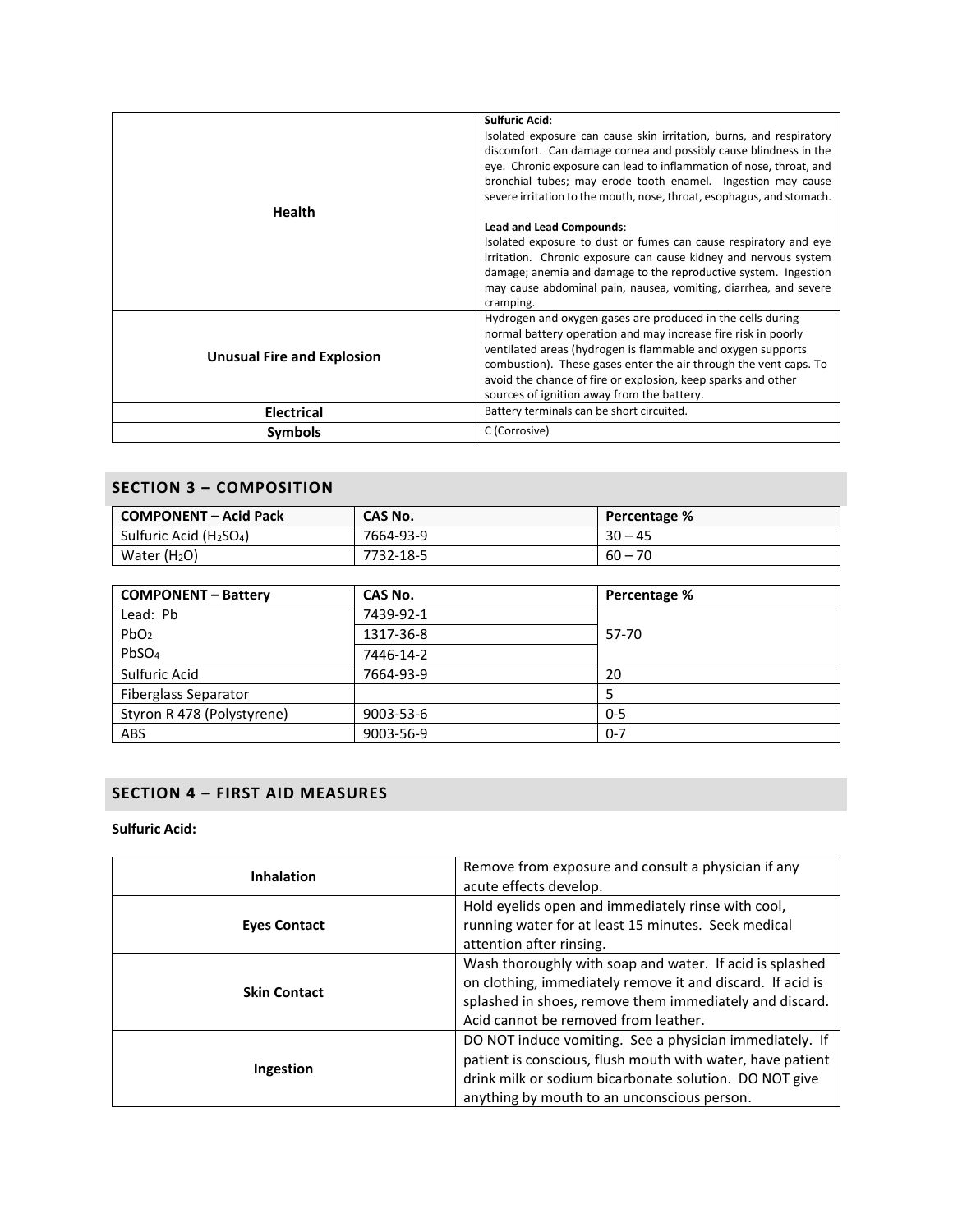#### **Lead & Lead Acid Compounds:**

| <b>Inhalation</b>   | Remove from exposure. Gargle, wash nose and lips, and<br>consult a physician. |  |  |
|---------------------|-------------------------------------------------------------------------------|--|--|
| <b>Eyes Contact</b> | Flush immediately with water for 15 minutes and consult<br>a physician.       |  |  |
| <b>Skin Contact</b> | Wash with soap and water.                                                     |  |  |
| <b>Ingestion</b>    | Consult a physician and/or Poison Control immediately.                        |  |  |

## **SECTION 5 – FIRE-FIGHTING MEASURES**

**Flash Point** – N/A

**Auto Ingestion** – No Data Available

**Flammable Limits** - LEL = N/A; UEL = N/A

**Extinguisher Media** - CO<sub>2</sub>; foam; dry chemical; water; water fog.

**Special Fire-Fighting Procedures** - Water applied to sulfuric acid generates heat and causes acid to splatter. Wear full-cover sulfuric acid resistant clothing/protective gear.

**Unusual Fire and Explosion Hazards** - Reacts violently with metals, nitrates, chlorates, carbides and other organic materials. Reacts with most metals to yield explosive and flammable hydrogen gas.

## **SECTION 6 – ACCIDENTAL RELEASE MEASURES**

If release occurs: stop flow of material, contain/absorb all spills with dry sand, earth or vermiculite. Neutralize spilled material with soda ash, sodium bicarbonate, lime, etc.

## **SECTION 7 – HANDLING AND STORAGE**

Store batteries in a cool, dry, well-ventilated area: separate from incompatible materials and any activities that can generate flames, sparks, or heat. Keep all metallic articles that could short the terminals away from batteries. Use insulated tools only. Follow all installation instructions and diagrams when installing or maintaining battery systems.

Handle cautiously; avoid contact with eyes and skin**.**

## **SECTION 8 – EXPOSURE/PERSONAL PROTECTION**

- Personal protective equipment must be worn if battery is cracked or otherwise damaged.
- Wear acid-resistant clothing, boots, gloves, and face shield when handling acid.
- A respirator should be worn during reclaim operations if the TLV is exceeded; none is required during normal operating conditions.

# **SECTION 9 – PHYSICAL/CHEMICAL PROPERTIES**

**PHYSICAL PROPERTIES**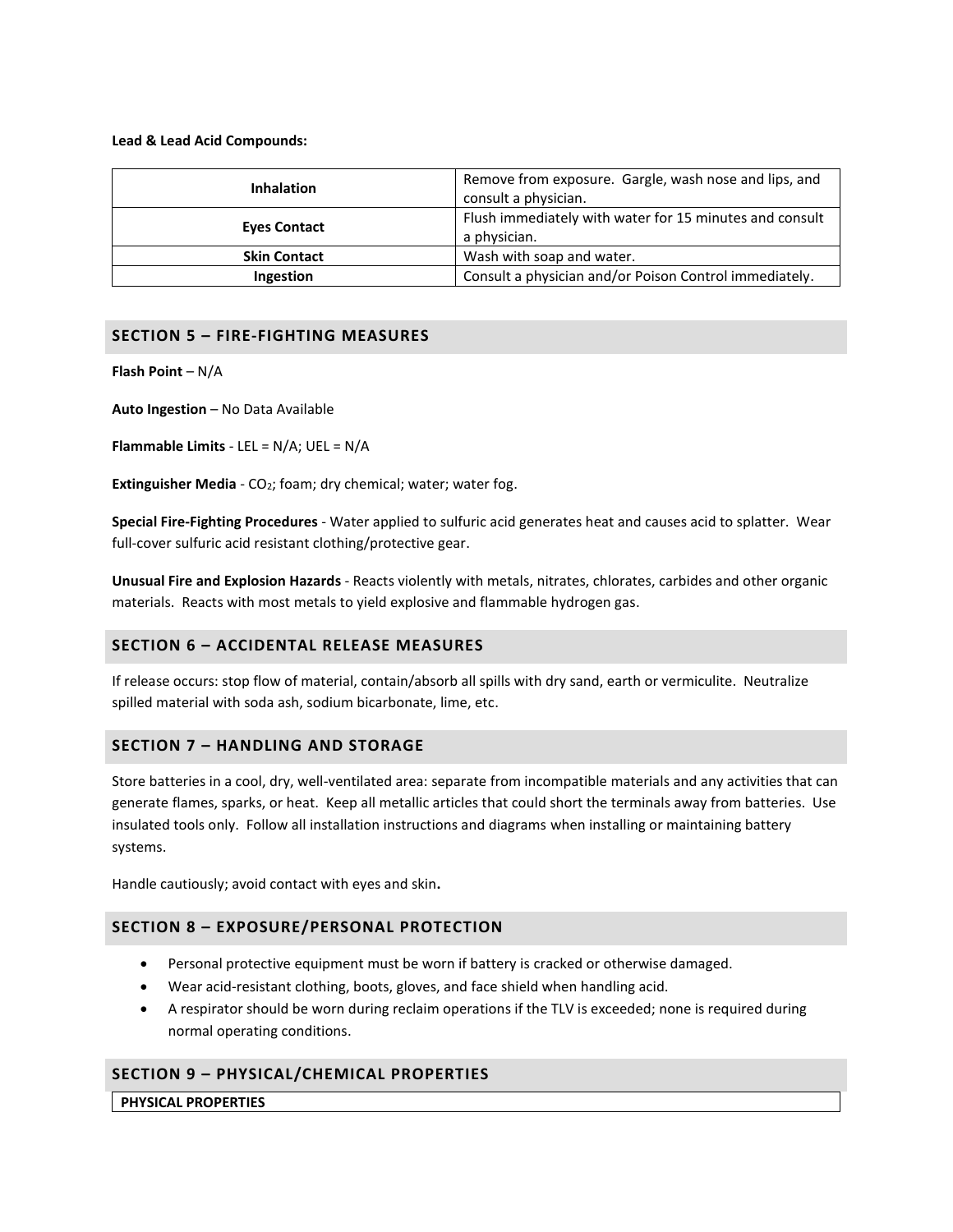| Component                   | <b>Density</b> | <b>Melting Point</b> | Solubility (H <sub>2</sub> O) | Odor   | Appearance             |
|-----------------------------|----------------|----------------------|-------------------------------|--------|------------------------|
| Lead                        | 11.34          | $327^{\circ}$ C      | None                          | None   | Silver-gray metal      |
| Sulfuric Acid               | $\approx 1.3$  | $\approx$ 114°C      | 100%                          | Acidic | Clear colorless liquid |
| Lead Sulfate                | 6.2            | $1070^{\circ}$ C     | 40mg/l (@15°C)                | None   | White powder           |
| Lead Dioxide                | 9.4            | $290^{\circ}$ C      | None                          | None   | Brown Powder           |
| <b>Fiberglass Separator</b> |                |                      | Slight                        | Toxic  | White fibrous glass    |
| 478 Polystyrene             |                |                      | None                          | None   | Solid                  |

| <b>FLAMMABILITY INFORMATION</b> |                    |                         |                                                                                                                                                  |  |
|---------------------------------|--------------------|-------------------------|--------------------------------------------------------------------------------------------------------------------------------------------------|--|
| Component                       | <b>Flash Point</b> | <b>Explosive Limits</b> | <b>Notes</b>                                                                                                                                     |  |
| Lead                            | None               | None                    |                                                                                                                                                  |  |
| Sulfuric Acid                   | None               | None                    |                                                                                                                                                  |  |
| Hydrogen                        |                    | 4% - 74.2%              | Sealed batteries can emit hydrogen only if over-<br>charged (float voltage > 2.40VPC - Volts per cell)                                           |  |
| Fiberglass Separator            |                    |                         | Toxic vapors may be released. In case of fire, wear<br>self-contained breathing apparatus.                                                       |  |
| 478 Polystyrene                 | None               |                         | Temperatures over 300°C (572°F) may release<br>combustible gases. In case of fire, wear positive<br>pressure self-contained breathing apparatus. |  |

# **SECTION 10 – STABILITY & REACTIVITY**

# **SULFURIC ACID:**

| <b>Stability</b>           | Remains stable at all temperature                                                 |  |
|----------------------------|-----------------------------------------------------------------------------------|--|
| Incompatibility/Materials  | Contact with combustibles and organic material may cause fire and explosion. Also |  |
| to avoid                   | reacts violently with strong reducing agents, metals, sulfur trioxide gas, strong |  |
|                            | oxidizers, and water. Contact with metals may produce toxic sulfur-dioxide fumes  |  |
|                            | and may release flammable hydrogen gas.                                           |  |
| Polymerization             | Does not polymerize                                                               |  |
| Decomposition              | Sulfuric dioxide, trioxide, hydrogen sulfide, hydrogen                            |  |
| <b>Conditions to avoid</b> | Avoid mixing with other chemicals                                                 |  |

## **LEAD:**

| <b>Stability</b>           | Prolonged overcharge on high current can lead to ignition source                 |
|----------------------------|----------------------------------------------------------------------------------|
| Incompatibility/Materials  | Avoid contact with strong acids, bases, halides, halogenates, potassium nitrate, |
| to avoid                   | permanganate, peroxides, nascent hydrogen, and reducing agents.                  |
| Polymerization             |                                                                                  |
| <b>Decomposition</b>       |                                                                                  |
| <b>Conditions to avoid</b> | Prohibit smoking and sparks from battery charging areas.                         |

# **SECTION 11 – TOXICOLOGICAL INFORMATION**

## **COMPONENT – Acid Pack:**

**Sulfuric Acid (H2SO4)**: OSHA PEL: 1000ug/m<sup>3</sup> ACGIH TLV: 1000ug/m<sup>3</sup> **Water (H2O)**: OSHA PEL: NA ACGIH TLV: NA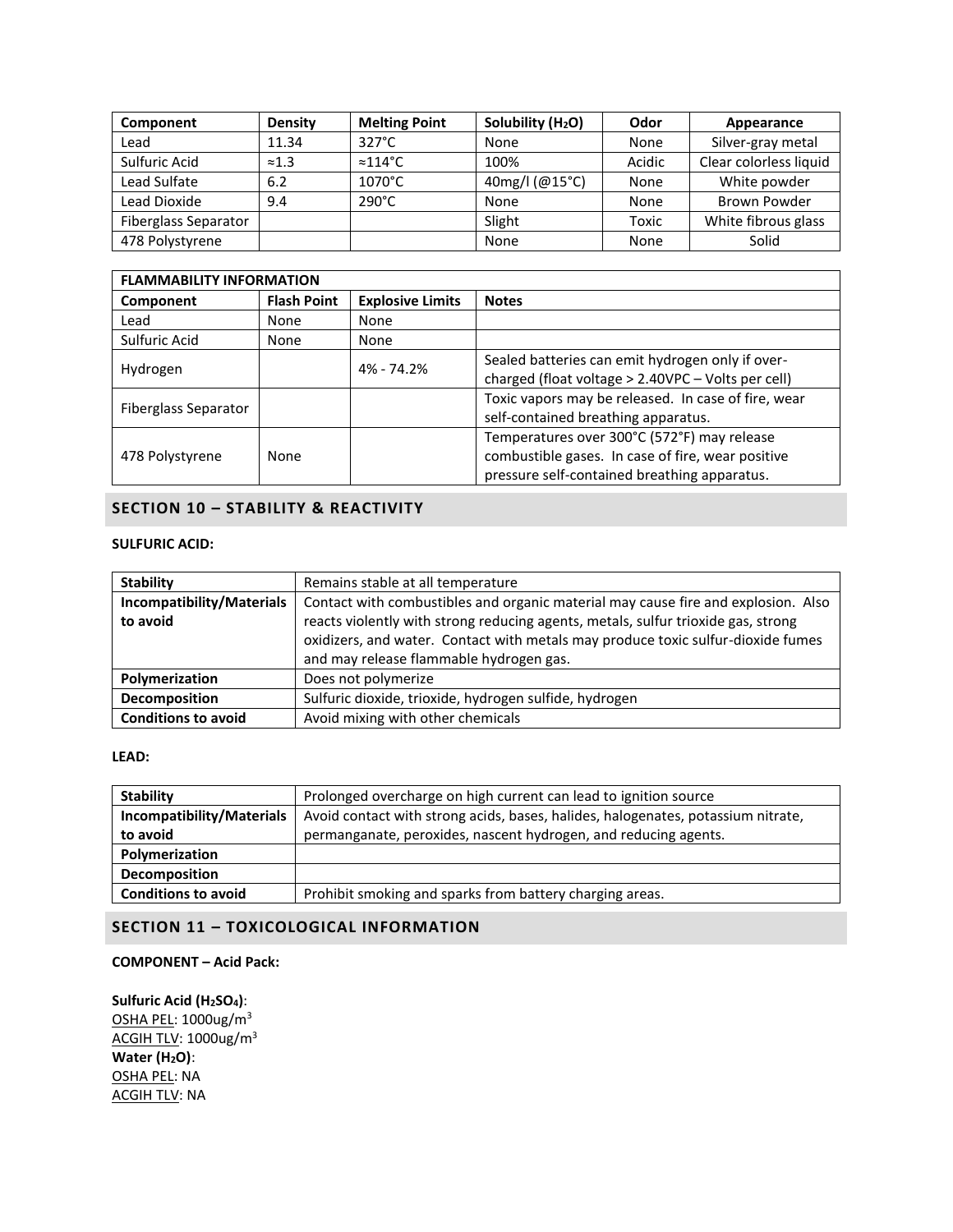#### **COMPONENT – Battery:**

**Lead: Pb, PbO2, PbSO4:** TLV: NA LD 50 - Oral: 500mg/kg LC - Inhalation: NA LC 50 - Contact: NA **Sulfuric Acid (H2SO4):**  $TLV: 1 mg/m<sup>3</sup>$ LD 50 - Oral: 2,140mg/kg LC - Inhalation: NA LC 50 - Contact: NA **Fiberglass Separator:** TLV: NA LD 50 - Oral: NA LC - Inhalation: NA LC 50 - Contact: NA **Styron R 478 (Polystyrene):** TLV: NA LD 50 - Oral: NA LC - Inhalation: NA LC 50 - Contact: NA

## **SECTION 12 – ECOLOGICAL INFORMATION**

DO NOT discharge un-neutralized acid to the sewer.

#### **SECTION 13 – DISPOSAL**

Spent batteries – send to secondary lead smelter for recycling. Follow all applicable federal, state, and local regulations.

Acid – dispose of as hazardous waste.

Large diluted spills should be managed in accordance with federal, state, and local requirements.

Dispose of container and unused contents in accordance with legal requirements. Containers of this material may be hazardous when empty since they retain product residues. Observe all warnings and precautions listed for the product.

## **SECTION 14 – TRANSPORT**

**North America Surface Shipments:** This lead acid battery is listed among the USDOT Hazardous Materials regulations but is exempted from these regulations since it meets all of the following requirements found at 49 CFR 173.154(b).

When offered for transport, batteries should be packaged as Consumer Commodity (ORM-D) or Limited Quantity exceptions for battery fluid, acid pursuant to 49 CFR 173.154(c).

**International Surface Shipments:** This lead acid battery is excepted from this international hazardous materials regulations (also known as "dangerous goods") since it complies with the following: